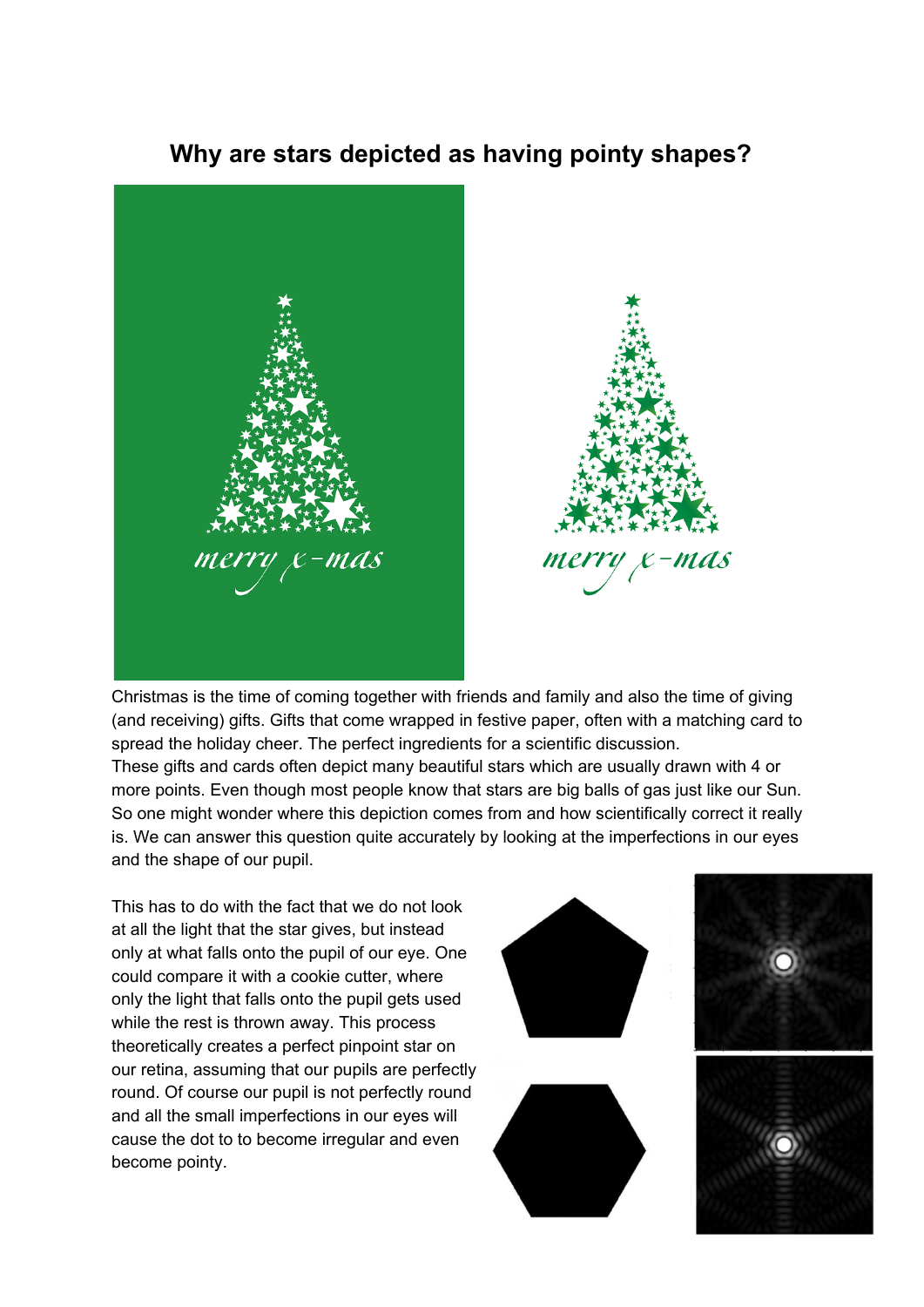This is what causes us to perceive the irregular shapes of stars. The interesting part is that everyone has different and unique irregularities in their eyes and will see a star in their own unique way. However, this pattern will be the same for all stars that you see in both shape and orientation. This means that it is impossible to see different shapes at the same time. Which immediately shows the problem with our example card, that depicts differently shaped stars at different orientations.

This process works exactly the same for mechanical eyes like cameras and telescopes, which gives us the opportunity to photograph these patterns for ourselves. A great example is the Hubble space Telescope, where the opening of the telescope is obscured with a small mirror and 4 arms to hold it up, giving a very characteristic four pointed star as a result. We can see this structure in all pictures made by the hubble space telescope, making them easy to recognise with some practice.



You could play with this effect yourself by making pictures of your christmas tree lights by holding a thin piece of cloth very close to your eyes. The small holes between the fibers will create an oddly shaped pupil, which results in beautiful pointy lights!